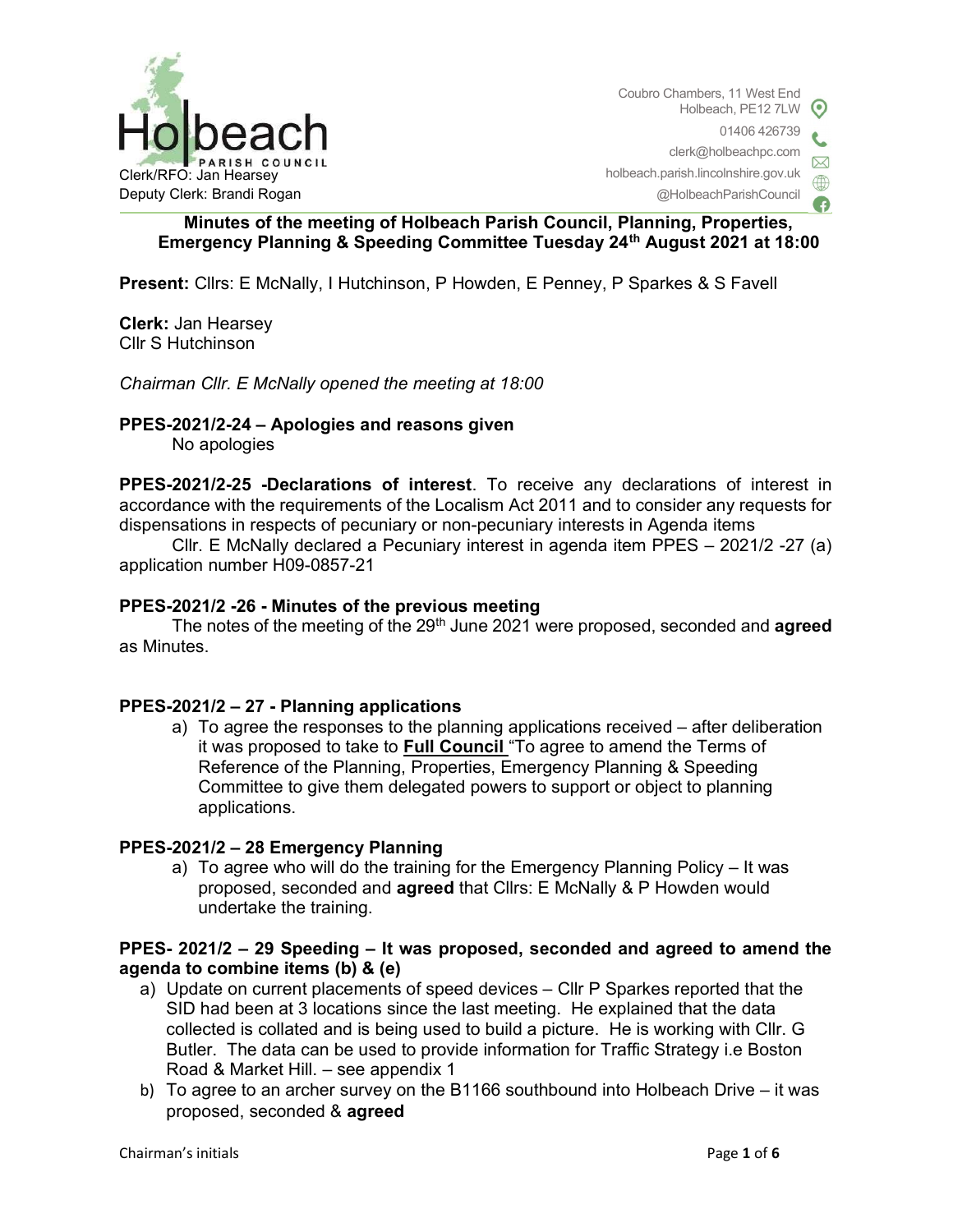

Coubro Chambers, 11 West End Holbeach, PE12 7LW 01406 426739 clerk@holbeachpc.com holbeach.parish.lincolnshire.gov.uk @HolbeachParishCouncil

- c) It was proposed, seconded and agreed to post all TRO's to HPC's Facebook page and website, the Facebook page is shown on the website. The only issue is that the office does not have software to convert pdf files to the Jpeg ones required by Facebook
- d) It was proposed, seconded and agreed to support a reduction in speed limit on Joys bank from 40 to 30, following concerns from a parishioner, and their request to LCC.
- e) To agree to support a reduction in speed limit to 40 MPH for the extent of the B1168 Holbeach Drove Gate to Shepeau Stow – as per item (b)
- f) To agree to use Teams for the review of planning applications.- It was proposed, seconded and agreed to amend the agenda item to read: To agree to use Teams for the review of planning applications for a trial basis of three months – which was proposed, seconded and agreed

PPES – 2021/2 -30 – To discuss the possibility of purchasing shops with flats above to lease back to the committee at reasonable rents – It was discussed that it all depended on the right property and if the right property were to become available then a business plan would need to be put forward.

# PPES-2021/2 - 31 – Properties -

- a) To discuss the rental of 4a High Street options The tenant has left and the property has been redecorated by Cllrs I & S Hutchinson. There is an issue that the stairs are very narrow which makes taking furniture in and out difficult and causes damage. In the future it may be worth considering letting the property furnished and or as a short term let to either the University or FEZ. Cllr I Hutchinson to cost out the price of basic furniture.
- b) To discuss and agree to recommend to Full Council the Pat Testing quotes.  $-$  It was proposed, seconded and agreed to resolve to exclude the press and public under the Public Bodies (Admission to Meeting) Act 1960 due to the confidential nature of the business to be transacted - It was agreed to accept the quote from Steve Lewis Electrical

# PPES – 2021/2 -32 Items for discussion and agenda item requests.

Agenda items for the next meeting to be with the Clerk by 16:00 on Thursday  $9<sup>th</sup>$ September

# PPES- 2021/2 -33- Confirm date and venue of next open spaces committee Meeting

(a) It was **agreed** that the next meeting of the committee will be on Wednesday  $22^{nd}$ September 2021 at 18:00 at Coubro Chambers

Meeting Closed at 19:11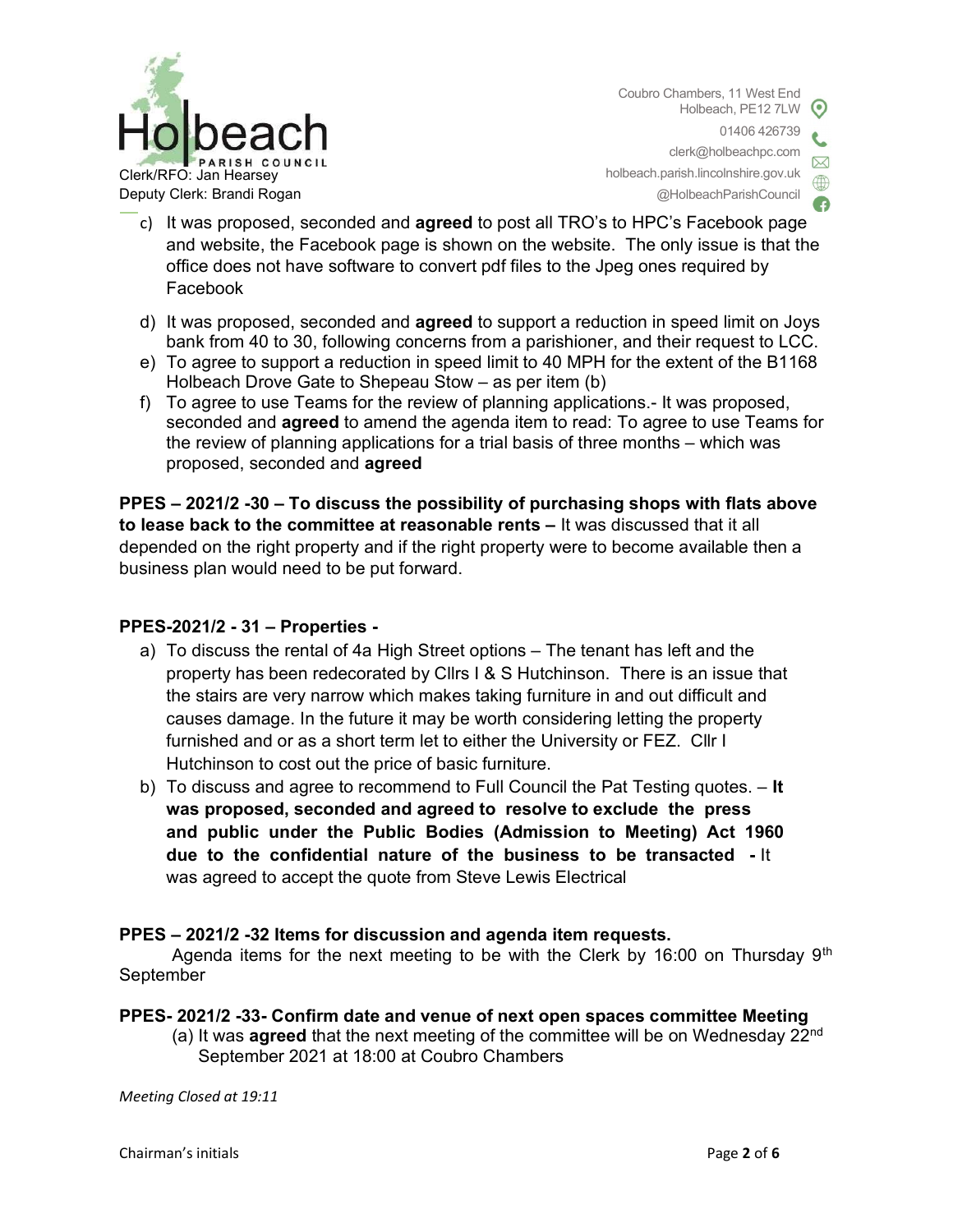

Signed Chairman………………………………………………………………………………….Date…………………………

Appendix 1

This report provides an update and summary of current activities in support of requests from parishioners, and requested speeding related issues within the parish of Holbeach during July and the first two weeks of August 2021.

### 1. Ongoing strategy

A Rota for the SID placement has been approved by full council, based on an in alignment with the Lincs CSW guidelines and Speeding strategy defined by the parish council in March 2020 - Strategy

This is now in operation, and details can be found here - Speed Sign Rota.

The speed sign rota above also provides details, links to maps, and location details of all sites approved for deployment.

### 2. Recent SID Deployments.

Since the last report, the SID has been deployed twice at different locations in the parish, where data has been collected.

The data collected shows clearly that we have a minority of road users exceeding the limit.

The SID is currently deployed in Holbeach St Marks. (SID 11)

### 2.1 Boston Road – SID 6

Traffic Report From 26/06/2021 09:00:00 PM through 10/07/2021 03:59:59 PM

85th Percentile Speed = 30.3 MPH

85th Percentile Vehicles = 27,001 counts

Max Speed = 60.0 MPH on 01/07/2021 11:00:00

Total Vehicles =31,766 counts

Volumes - weekly vehicle counts

| Time           | 5 Day          | 7 Day |       |
|----------------|----------------|-------|-------|
| Average Daily  |                | 2,620 | 2,180 |
| AM Peak        | 08:00 to 09:00 | 238   | 189   |
| <b>PM Peak</b> | 03:00 to 04:00 | 233   | 208   |

Chairman's initials **Page 3 of 6** and the contract of the Page 3 of 6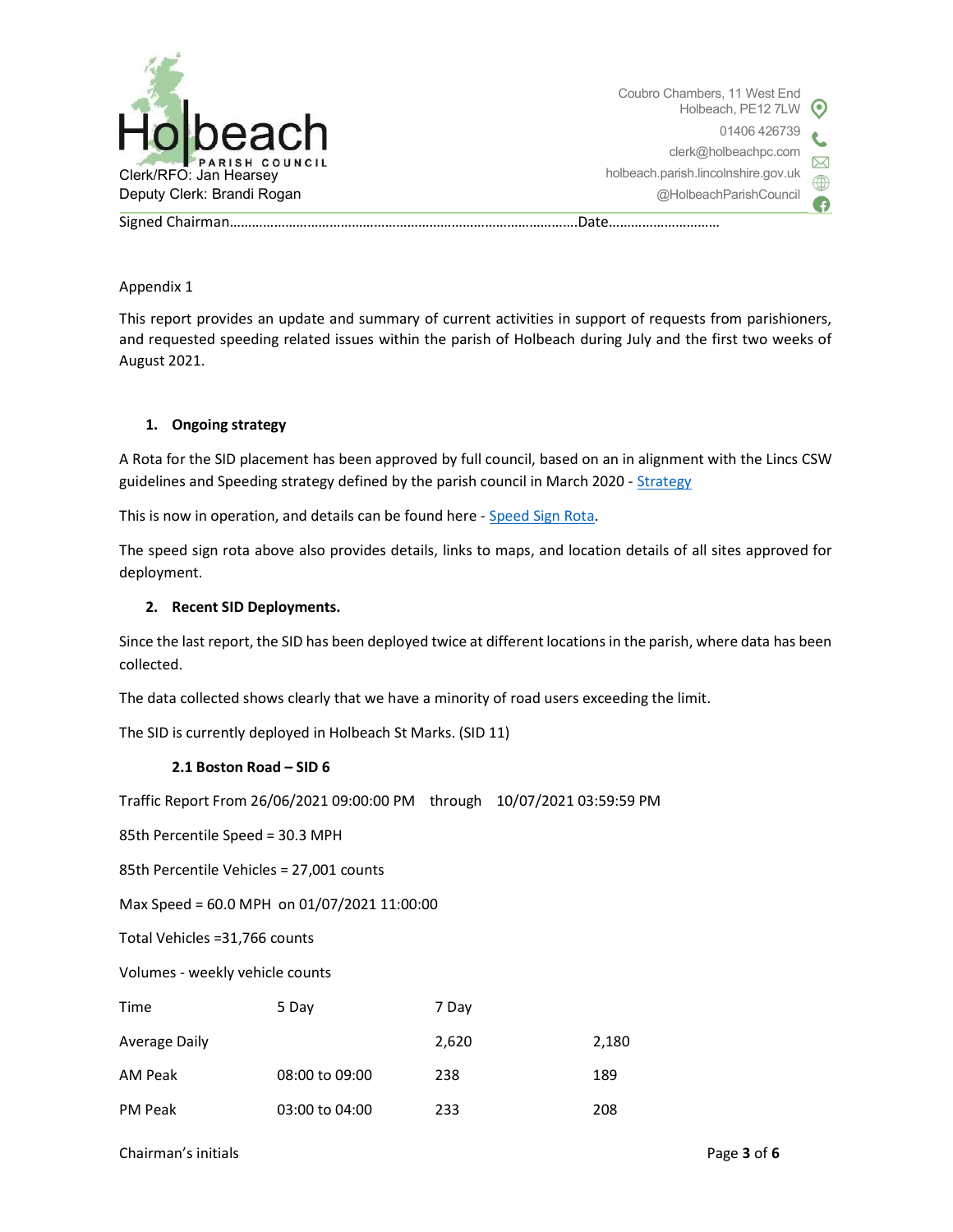

Coubro Chambers, 11 West End Holbeach, PE12 7LW  $\odot$ 01406 426739 clerk@holbeachpc.com  $\boxtimes$ holbeach.parish.lincolnshire.gov.uk ⊕ @HolbeachParishCouncil

Speed Limit: 30 MPH

85th Percentile Speed: 30.3 MPH

50th Percentile Speed: 25.9 MPH

Average Speed: 25.1 MPH

#### 2.2 Holbeach St John – SID 7

Traffic Report From 11/07/2021 05:00:00 PM through 25/07/2021 09:59:59 AM

85th Percentile Speed = 42.7 MPH

85th Percentile Vehicles = 21,489 counts

Max Speed = 80.0 MPH on 24/07/2021 08:10:00

Total Vehicles =25,281 counts

Volumes - weekly vehicle counts

| Time          | 5 Day          | 7 Day |       |
|---------------|----------------|-------|-------|
| Average Daily |                | 2,036 | 1,761 |
| AM Peak       | 07:00 to 08:00 | 208   | 165   |
| PM Peak       | 04:00 to 05:00 | 142   | 127   |

Speed

Speed Limit: 40 MPH

85th Percentile Speed: 42.7 MPH

50th Percentile Speed: 36.6 MPH

Average Speed: 36.4 MPH

#### 2.3 Holbeach St John – SID 8

Traffic Report From 11/07/2021 05:00:00 PM through 31/07/2021 11:59:59 PM

85th Percentile Speed = 40.0 MPH

85th Percentile Vehicles = 41,612 counts

Max Speed = 80.0 MPH on 24/07/2021 08:10:00

Total Vehicles =48,955 counts

Chairman's initials Page 4 of 6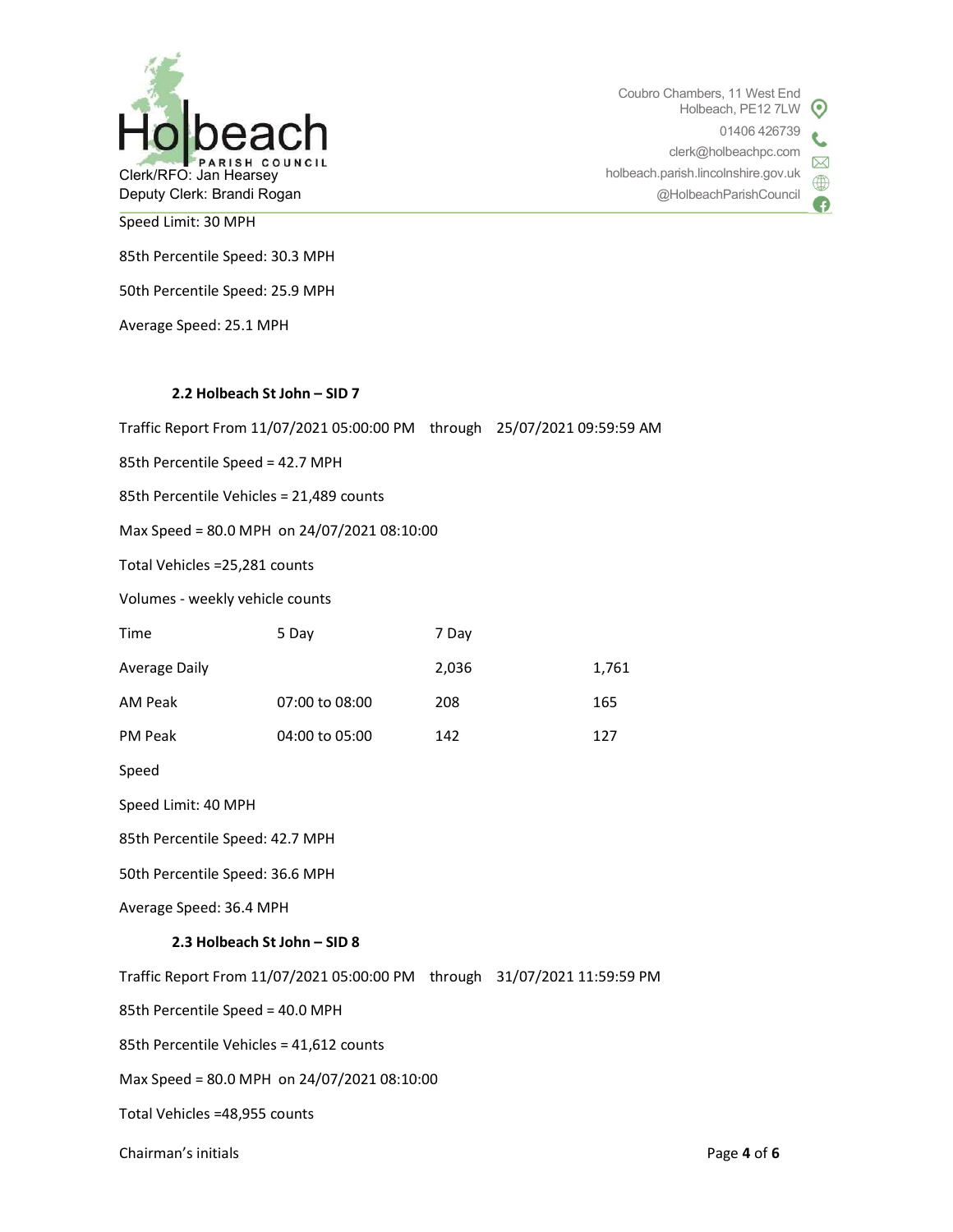

| Time          | 5 Day          | 7 Day |       |
|---------------|----------------|-------|-------|
| Average Daily |                | 2,697 | 2,330 |
| AM Peak       | 08:00 to 09:00 | 189   | 156   |
| PM Peak       | 04:00 to 05:00 | 234   | 202   |

Speed

Speed Limit: 40 MPH

85th Percentile Speed: 40.0 MPH

50th Percentile Speed: 34.1 MPH

Average Speed: 33.7 MPH

### 3. Holbeach Drove.

Further to my report of last month, parishioners in Holbeach Drove have submitted a petition requesting actions to have the speed limit in Holbeach Drove match the of surrounding villages, namely 30 or 40 MPH.

In support of this, and as empowered in June, I have requested Archer surveys to collect data in support of a request to LCC to review the speed limit in to and out of Holbeach Drove.

I would expect the request to be in line with the following.

- To extend the 40mph limit northbound to where the existing 50mph limit begins, and remove the existing 50mph limit.
- To reduce the existing 50mph limit between Holbeach Drove and Shepeau Stow to 40mph.

ACTION – The actions for this reported item are to be discussed under points (b) and (e) on this agenda..

### 4. Additional SID.

Following the generous support from our district councilors, I would request that at next full council, consideration is given to requesting the finance committee assess available budget for making up the difference between this and the cost is a second SID.

District funding of £1,920.00 has been secured. A new SID costs £2,405.00, the difference being £485.00.